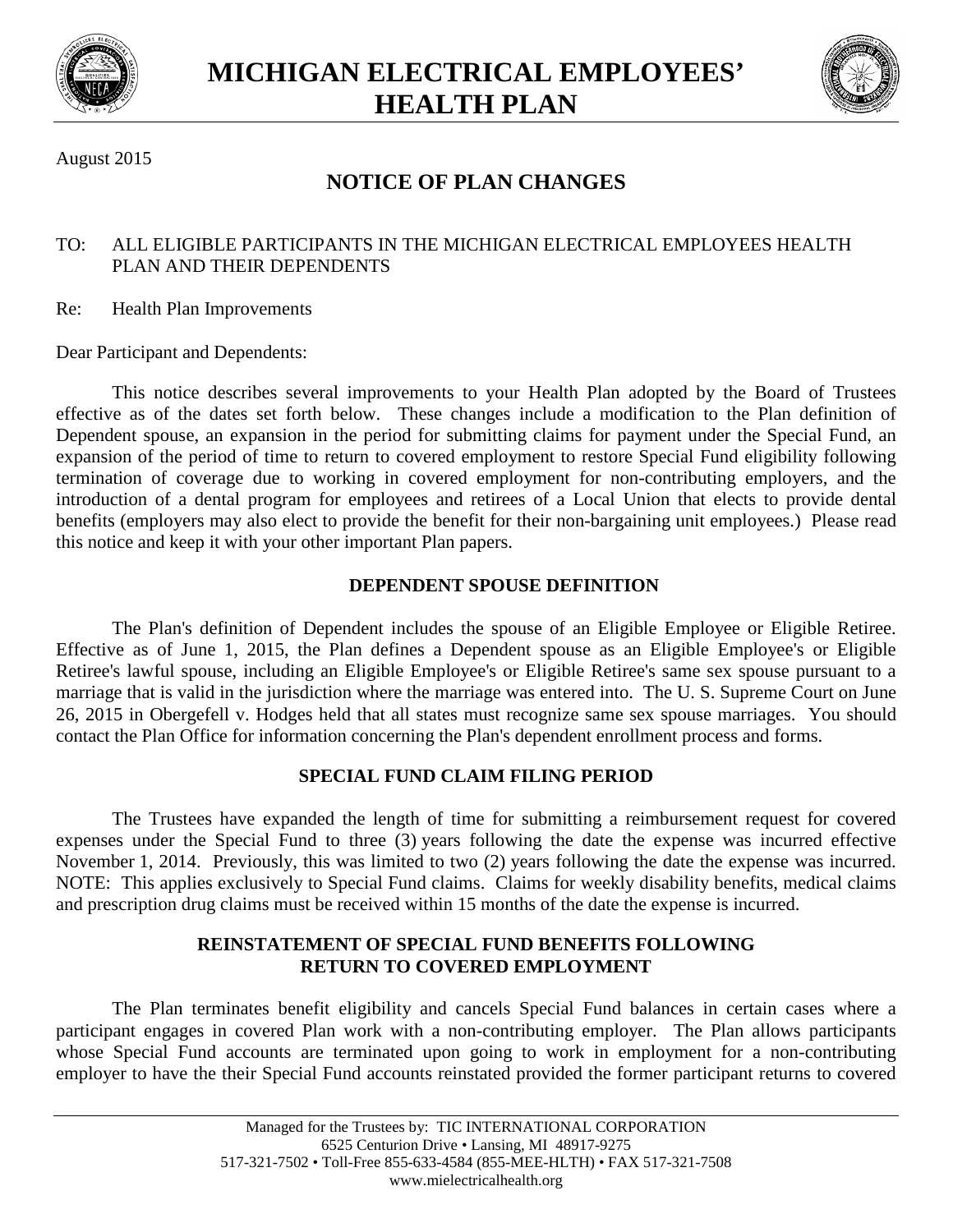employment with a contributing employer within the period of time established by the Plan. Effective May 1, 2015 the period will be the same as the period that applies for forfeiture of the Special Fund account balance due to account inactivity. The following chart explains the time periods for returning to covered employment to permit reinstatement of the Special Fund account balance.

| <b>Special Fund Account Balance at Plan</b><br><b>Coverage Termination</b> | <b>Maximum Time Period After Coverage Termination</b><br>to Return to Covered Employment to Permit Special<br><b>Fund Reinstatement</b> |
|----------------------------------------------------------------------------|-----------------------------------------------------------------------------------------------------------------------------------------|
| Less than $$100$                                                           | 24 Months after Date Coverage Terminates                                                                                                |
| \$100 or Greater                                                           | 48 Months after Date Coverage Terminates                                                                                                |

For example, a participant whose coverage terminated March 31, 2014 with a Special Fund account balance of \$200 must return to covered employment with a contributing Plan employer no later than March 31, 2018. This reinstatement provision applies exclusively to a former participant's Special Fund Account. Reinstatement of rollback hours remains limited to a return to covered employment with a contributing Plan employer within 12 months of the date of the former participant's Plan termination.

## **DENTAL BENEFIT PROGRAM**

Beginning August 1, 2015, the Plan is providing a program of dental benefits to Plan participants of the Local Unions participating in the Plan that made this one-time election to provide the benefit within its jurisdiction who are actively participating in the Plan and to offer its retirees receiving retiree benefits from the Plan the one-time opportunity to elect the dental benefit program on a monthly self-payment basis. These are Locals 275, 445 and 498. The Plan is also providing participating Employers who participate on behalf of their non-bargaining unit employees the right to elect dental coverage. Benefits are available to the participating eligible employee and the employee's eligible dependents. This dental benefit program is being provided through an insured arrangement with Blue Cross Blue Shield of Michigan ("BCBSM").

The dental program is made up of two parts. Part 1 is an insured preventive care benefit for covered services provided by a dentist. Plan benefits for Class I covered services (preventive services) are provided at 100% of the BCBSM approved amount, without subject to per visit copays, deductibles, or dollar maximum for services performed by an in-network dentist. As described below**,** an in-network participating dentist will accept the payment in full. Persons receiving covered services from a non-network dentist may be billed amounts greater than the approved amount and they are responsible for payment of the additional cost. A summary of Class I preventive services, is set forth below.

| <b>Class I Covered Services</b>                                                          | <b>MEEHP Plan Payment</b>                                                                                              |
|------------------------------------------------------------------------------------------|------------------------------------------------------------------------------------------------------------------------|
| Oral exams                                                                               | 100% of BCBSM approved amount, twice per calendar year                                                                 |
| A set (up to 4 films) of bitewing x-rays                                                 | 100% of BCBSM approved amount, once per calendar year                                                                  |
| Full-mouth and panoramic x-rays                                                          | 100% of BCBSM approved amount, once every 60 months                                                                    |
| Dental prophylaxis (teeth cleaning)                                                      | 100% of BCBSM approved amount, twice per calendar year                                                                 |
| Palliative (emergency) treatment                                                         | 100% of BCBSM approved amount                                                                                          |
| Pit and fissure sealants – for members age 19<br>or under                                | 100% of BCBSM approved amount, once per tooth every 36<br>months when applied to the first and second permanent molars |
| Space maintainers - missing posterior (back)<br>primary teeth - for members under age 19 | 100% of BCBSM approved amount, once per quadrant per lifetime                                                          |
| <b>Fluoride treatments</b>                                                               | 100% of BCBSM approved amount, two per calendar year                                                                   |
| <b>Brush Biopsy</b>                                                                      | 100% of BCBSM approved amount                                                                                          |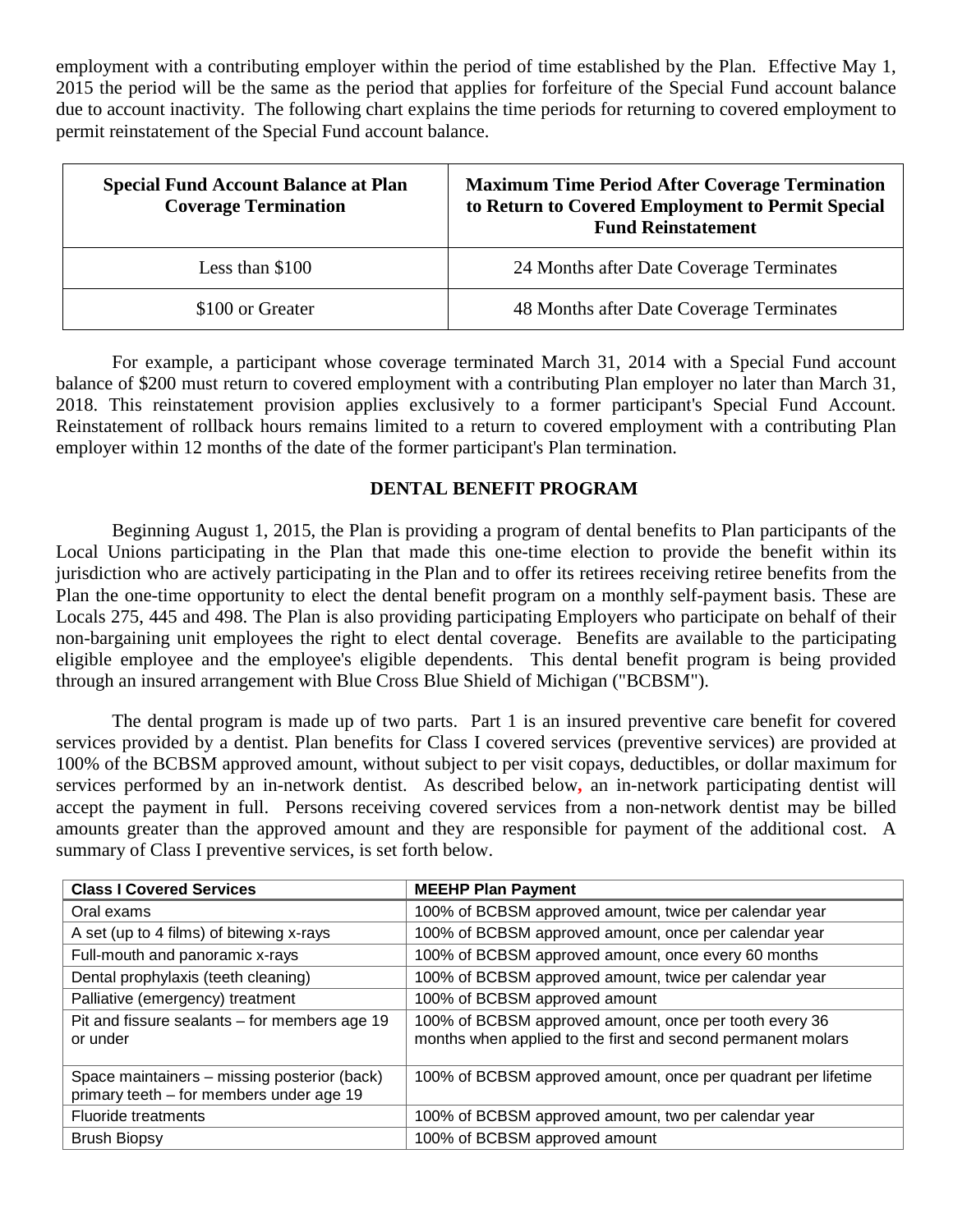For purpose of Class I benefits, dentists participating in the Dental Network of America (DNoA) preferred network of PPO dentists have agreed to accept BCBSM's approved amount as payment in full on all claims identified above as Class I services. In addition, dentists are treated as participating providers on a "per claim" basis if the dentist participates in the BCBSM "Blue Par Select" program. The Blue Par Select dentist also accepts the BCBSM approved amount as payment in full for covered services. Participants and eligible Dependents are encouraged to confirm with their dentist before every treatment if the dentist participates in BCBSM as either a DNoA or Blue Par Select dentist.

To find a DNoA preferred network dentist or a BCBSM Blue Par Select Dentist, visit **bcbsm.com/bluedental** (scan down and click on "Find and Dentist") or call 1-888-826-8152. You should also confirm participation with your dentist.

Part 2 of the dental program is a discount arrangement for non-preventive care dental services summarized in the following chart. Discounts are only available from a dentist in the DNoA network or who accept the BCBSM-approved amount as part of the Blue Par Select per claim basis. Please note on the chart below that there are limitations on the services and on how often certain services may be provided.

| <b>MEEHP Dental Service Discount Program</b><br>The following dental services are included on a discounted basis to participants and covered dependents in the Dental<br>Service Program. The participant is responsible for payment in full of the dental cost, even if no discount is available. |                                                                                                                       |  |                                    |                                                                               |
|----------------------------------------------------------------------------------------------------------------------------------------------------------------------------------------------------------------------------------------------------------------------------------------------------|-----------------------------------------------------------------------------------------------------------------------|--|------------------------------------|-------------------------------------------------------------------------------|
|                                                                                                                                                                                                                                                                                                    |                                                                                                                       |  | <b>Class II services</b>           |                                                                               |
|                                                                                                                                                                                                                                                                                                    |                                                                                                                       |  | Fillings - permanent (adult) teeth | replacement fillings covered after 24 months or more after initial<br>fillina |
| Fillings – primary (baby) teeth                                                                                                                                                                                                                                                                    | , replacement fillings covered after 12 months or more after initial<br>filling                                       |  |                                    |                                                                               |
| Onlays, crowns and veneer fillings - permanent teeth -<br>for members age 12 or older                                                                                                                                                                                                              | once every 60 months per tooth                                                                                        |  |                                    |                                                                               |
| Recementation of crowns, veneers, inlays, onlays and bridges                                                                                                                                                                                                                                       | , three times per tooth per calendar year after six months<br>from original restoration                               |  |                                    |                                                                               |
| Oral surgery including extractions                                                                                                                                                                                                                                                                 |                                                                                                                       |  |                                    |                                                                               |
| Root canal treatment - permanent tooth                                                                                                                                                                                                                                                             | , once every 12 months for tooth with one or more canals                                                              |  |                                    |                                                                               |
| Scaling and root planing                                                                                                                                                                                                                                                                           | , once every 24 months per quadrant                                                                                   |  |                                    |                                                                               |
| Limited occlusal adjustments                                                                                                                                                                                                                                                                       | , limited occlusal adjustments covered up to five times in a 60-<br>month period                                      |  |                                    |                                                                               |
| Occlusal biteguards                                                                                                                                                                                                                                                                                | once every 12 months                                                                                                  |  |                                    |                                                                               |
| General anesthesia or IV sedation                                                                                                                                                                                                                                                                  | , when medically necessary and performed with oral surgery                                                            |  |                                    |                                                                               |
| Repairs and adjustments of a partial or complete denture                                                                                                                                                                                                                                           | six months or more after it is delivered                                                                              |  |                                    |                                                                               |
| Relining or rebasing of a partial or complete denture                                                                                                                                                                                                                                              | once every 36 months per arch                                                                                         |  |                                    |                                                                               |
| Tissue conditioning                                                                                                                                                                                                                                                                                | once every 36 months per arch                                                                                         |  |                                    |                                                                               |
| <b>Class III services</b>                                                                                                                                                                                                                                                                          |                                                                                                                       |  |                                    |                                                                               |
| Removable dentures (complete and partial)                                                                                                                                                                                                                                                          | once every 60 months                                                                                                  |  |                                    |                                                                               |
| Bridges (fixed partial dentures) – for members age 16 or older                                                                                                                                                                                                                                     | , once every 60 months after original was delivered                                                                   |  |                                    |                                                                               |
| Endosteal Implants - for members age 16 or older who are<br>covered at the time of the actual implant placement                                                                                                                                                                                    | once per tooth in a member lifetime when implant<br>placement is for teeth numbered 2 through 15 and 18<br>through 31 |  |                                    |                                                                               |
| <b>Class IV services Orthodontic services</b>                                                                                                                                                                                                                                                      |                                                                                                                       |  |                                    |                                                                               |
| Minor treatment for tooth guidance appliances                                                                                                                                                                                                                                                      |                                                                                                                       |  |                                    |                                                                               |
| the contract of the contract of the contract of the contract of the contract of the contract of the contract of                                                                                                                                                                                    |                                                                                                                       |  |                                    |                                                                               |

| Minor treatment for tooth guidance appliances        |  |
|------------------------------------------------------|--|
| Minor treatment to control harmful habits            |  |
| Interceptive and comprehensive orthodontic treatment |  |
| Post-treatment stabilization                         |  |
| Cephalometric film (skull) and diagnostic photos     |  |